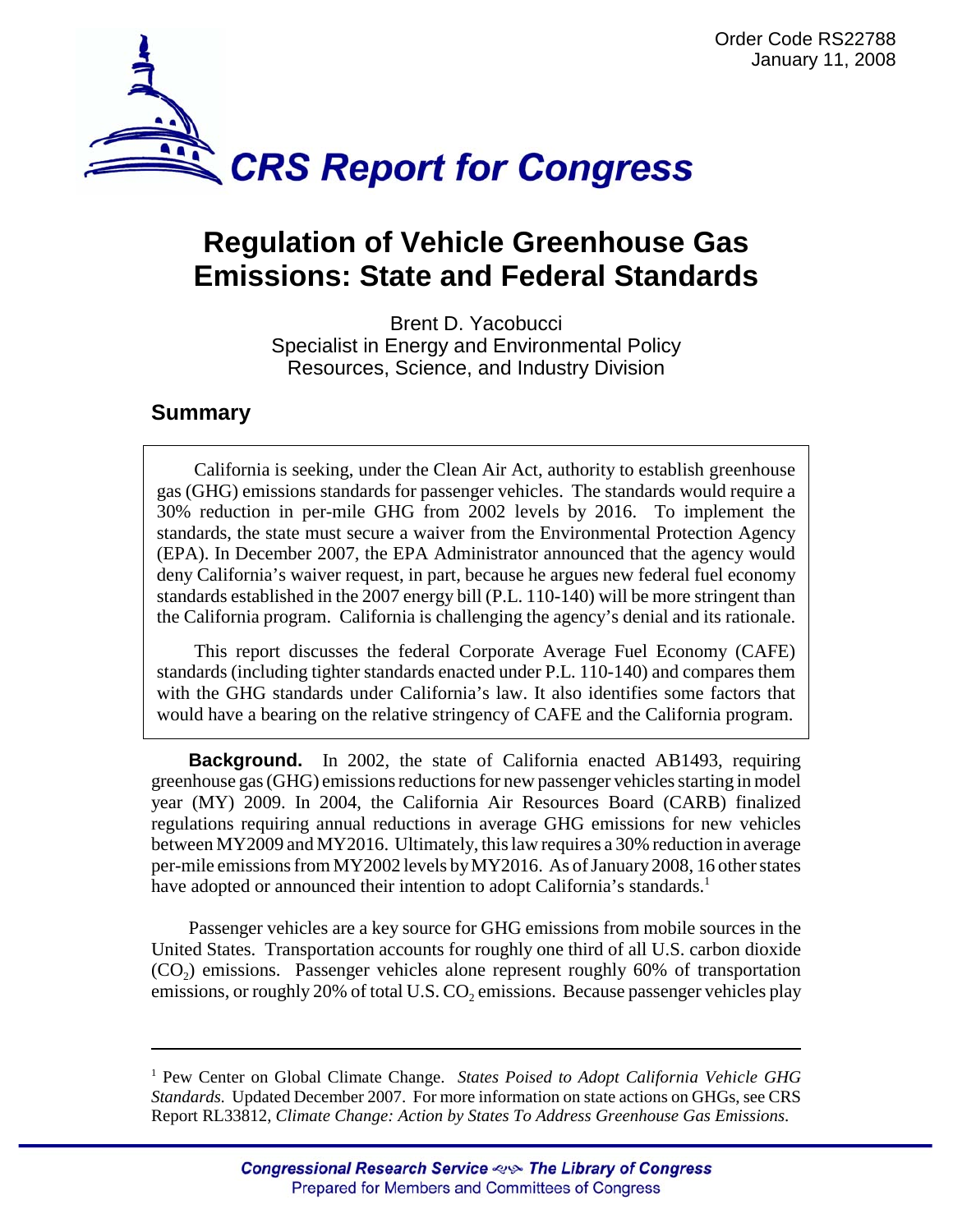such a significant role in U.S. GHG emissions, there is growing interest in reducing their emissions as part of a strategy to address climate change concerns.

In general, there are three ways to reduce vehicle GHG emissions: 1) reduce vehicle miles traveled (through strategies such as carpooling, transit, or teleworking); 2) reduce vehicle per-mile fuel consumption (through improved fuel economy) and per-mile noncarbon emissions (e.g., fluorinated gas emissions from air conditioner systems) through improvements in vehicle systems; and 3) convert to lower-carbon transportation fuels. Therefore, any program to reduce GHG emissions will likely raise fuel economy. Likewise, any program to increase fuel economy will lower GHG emissions.

States do not have the authority to set fuel economy standards. That authority rests solely with the federal government, which sets federal Corporate Average Fuel Economy (CAFE) standards under the Energy Policy and Conservation Act (P.L. 94-163). However, critics of the proposed standards argue that, if the reductions finalized by CARB are placed into effect, these standards will largely be met through increases in vehicle fuel economy. In other words, in this view, California's proposal to impose more stringent standards on vehicle emissions is an implicit, if not explicit, fuel economy standard.

While states do not have authority to regulate fuel economy, the Clean Air Act grants California solely the authority to set vehicle pollutant emissions standards — subject to the state filing a petition with the Environmental Protection Agency (EPA) and being granted a waiver by that agency. Any state-established standards must be at least as stringent as the federal standards, and must be needed to meet "compelling and extraordinary conditions."<sup>2</sup> While only California can petition for a waiver, other states may adopt any California standards that are put into place following the granting of the waiver. However, on December 19, 2007, EPA Administrator Stephen Johnson sent a letter to California Governor Arnold Schwarzenegger informing him that EPA would deny California's waiver request.<sup>3</sup> Without this waiver, California's program cannot be implemented.

EPA's rationale appears to consist of two arguments: First, California has not shown that its regulations are needed to meet compelling and extraordinary conditions, as required by the Clean Air Act. Second, the Administration and Congress are addressing climate change through national standards. These explanations have been deemed unsatisfactory by California officials. As a result, on January 2, 2008, California (along with 15 other states) filed a suit against EPA in the U.S. Court of Appeals,  $9<sup>th</sup>$  Circuit, challenging EPA's rejection of the petition.

**Federal CAFE Standards.** The Energy Policy and Conservation Act (EPCA) established CAFE standards for passenger cars for MY1978. The CAFE standards called

<sup>&</sup>lt;sup>2</sup> For more information on the Clean Air Act waiver process, see CRS Report RL34099, *California's Waiver Request to Control Greenhouse Gases Under the Clean Air Act*.

<sup>3</sup> EPA Administrator Stephen L. Johnson. *Letter to the Honorable Arnold Schwarzenegger, Governor of the State of California.* December 19, 2007. It should be noted that there are no details in the letter of how the number of 33.8 mpg was calculated.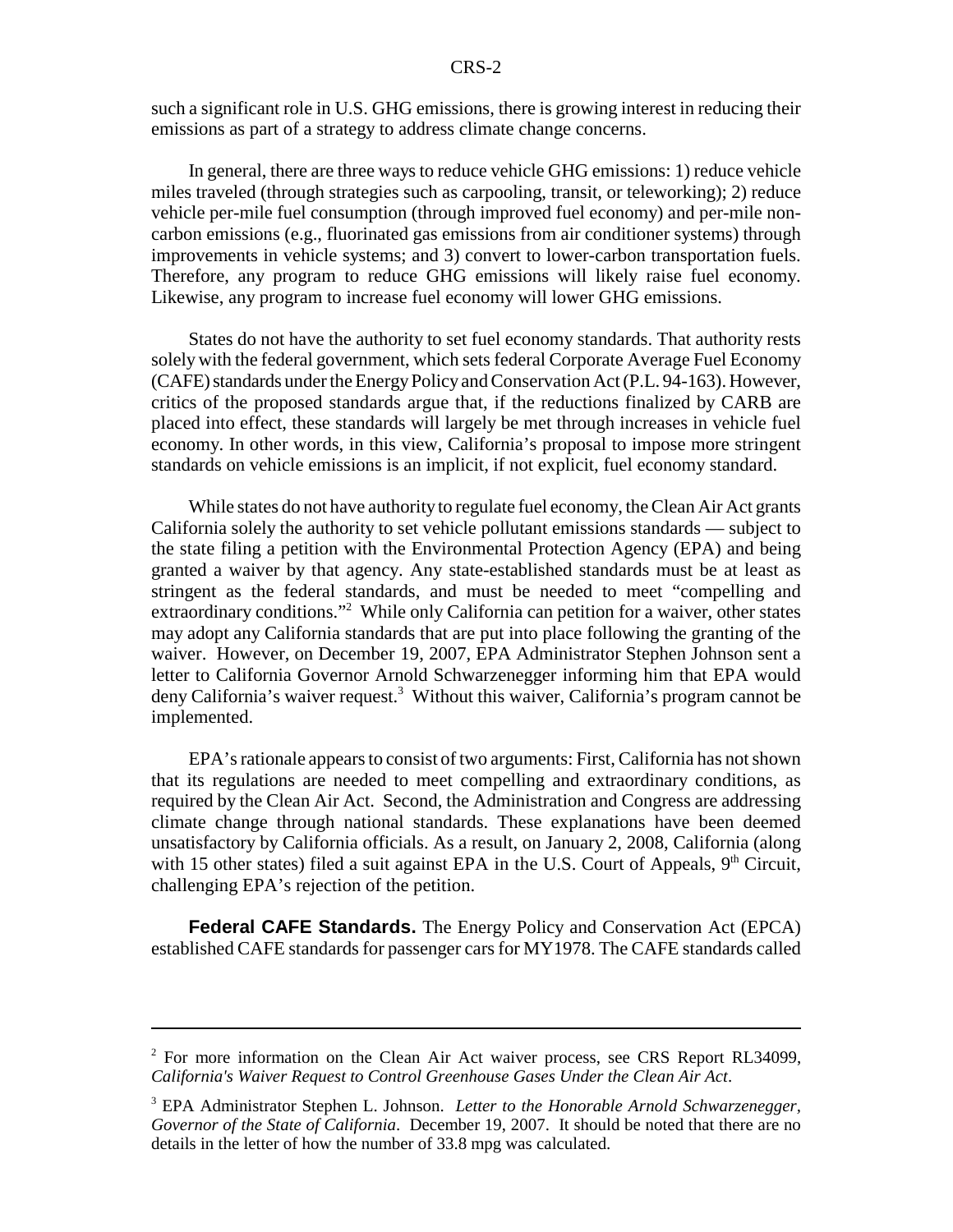for an eventual doubling in new car fleet fuel economy by 1985.<sup>4</sup> EPCA also granted the Department of Transportation (DOT) the authority to establish CAFE standards for other classes of vehicles, including light-duty trucks.<sup>5</sup> DOT first established CAFE standards for light trucks in MY1979.

For passenger cars, the current standard is 27.5 mpg. For light trucks, the standard was 22.2 mpg for MY2007. On April 6, 2006, DOT issued additional rules to further increase light truck fuel economy through MY2011, although that rule was recently sent back to DOT. In November 2007, the U.S. Court of Appeals for the Ninth Circuit ruled that the agency had not conducted a sufficiently rigorous analysis to measure whether the standards in the final rule would have a beneficial effect in improving environmental quality through reduction of GHG emissions.

On December 19, 2007, President Bush signed the Energy Independence and Security Act of 2007 (P.L. 110-140, H.R. 6). Among other provisions, Title I of the law requires an increase in passenger car and light truck fuel economy standards to a combined average of 35 mpg in 2020 (up from roughly 25 mpg today). The law requires DOT to set interim standards between MY2011 and MY2019 in order to reach the 2020 goal, but does not specify a schedule for CAFE increases. The American Council for an Energy Efficient Economy (ACEEE) estimates that the CAFE provisions in P.L. 110-140 will save roughly 2.4 million barrels of oil per day in 2020. Further, ACEEE estimates that the standards could reduce annual  $CO<sub>2</sub>$  emissions by 47 million metric tons (MMT) annually by 2020 and 404 MMT annually by  $2030$ .<sup>6</sup>

While the new law requires an umbrella average of 35 mpg for cars and light trucks, the law requires separate standards for these classes. It is expected that the passenger car standard will be significantly higher than the light truck standard. As previously noted, one of the arguments advanced by EPA Administrator Johnson in denying California's request was that the restructuring of CAFE in P.L. 110-140 will result in a more stringent program than the proposed California program. A number of considerations factor into any analysis of the agency's contention; some of the major ones are discussed below.

**California's Vehicle Greenhouse Gas Rule.** California's rule is not an explicit fuel economy standard, but instead limits total vehicle per-mile GHG emissions. These include  $CO<sub>2</sub>$  emissions from combustion, as well as tailpipe methane emissions and hydrofluorocarbon (HFC) emissions from air conditioning systems. However, since the majority of vehicle emissions are  $CO<sub>2</sub>$  emissions from fuel combustion, it is expected that most of the reductions needed to meet the California standards will come through reductions in per-mile fuel consumption (i.e., increases in vehicle fuel economy). Other allowable strategies include credits for the sale of alternative fuel and flexible fuel vehicles, if it can be demonstrated that these vehicles will be operated on alternative fuels.

<sup>4</sup> For more information on the CAFE program, see CRS Report RL33413, *Automobile and Light Truck Fuel Economy: The CAFE Standards*.

<sup>&</sup>lt;sup>5</sup> Light trucks include pickups, vans, and sport utility vehicles (SUVs).

<sup>6</sup> American Council for an Energy-Efficient Economy. *Energy Bill Savings Estimates as Passed by the Senate*. December 14, 2007. Available at [http://www.aceee.org/energy/national /EnergyBillSavings12-14.pdf], accessed January 7, 2008.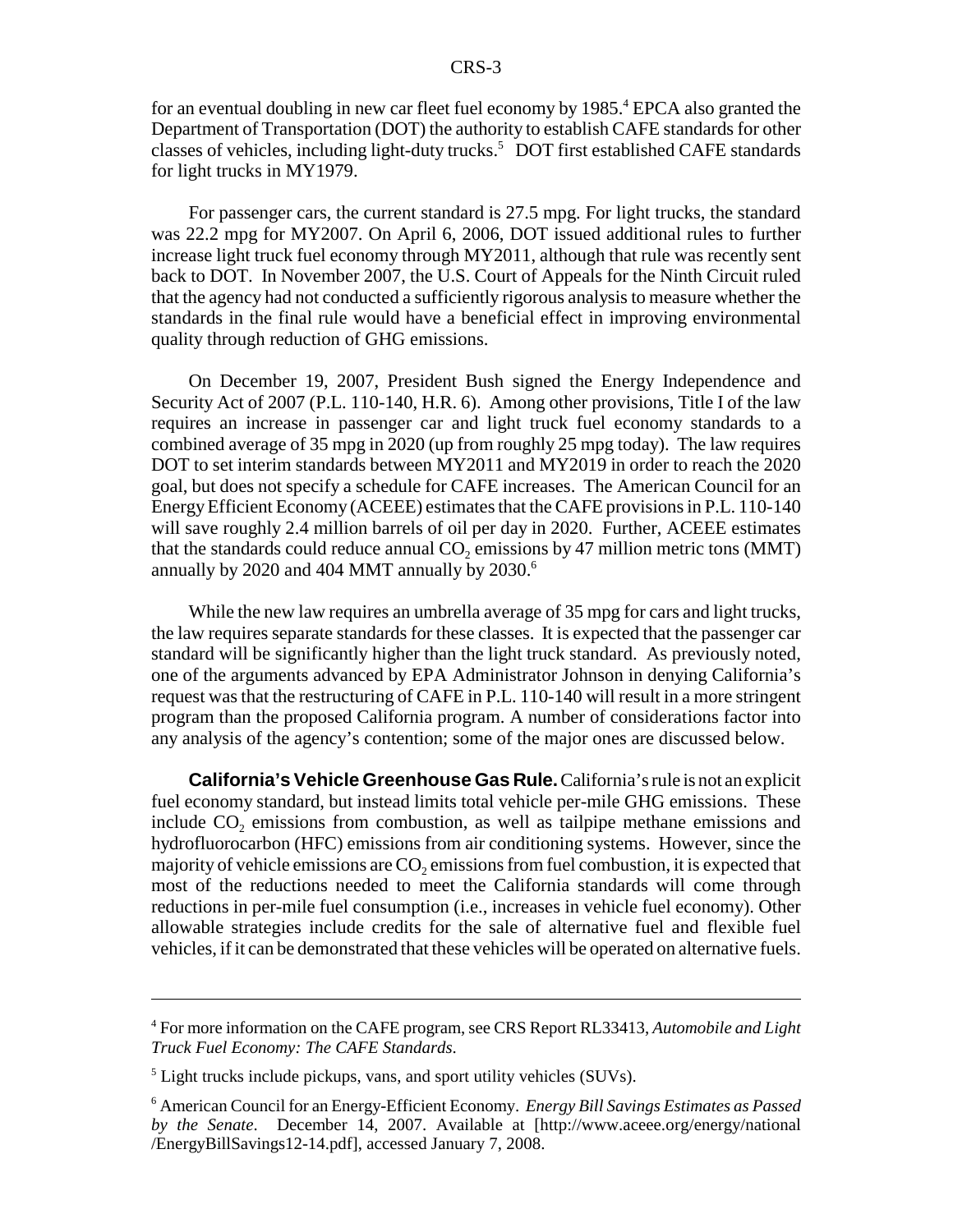The standards are separated into two classes. The first is passenger cars (PC) and lighter light duty trucks  $(LDT1)$ .<sup>7</sup> The second is heavier light duty trucks  $(LDT2)$ .<sup>8</sup> Unlike the new CAFE standard, there is no umbrella standard for the California program. Therefore, if more vehicles in the PC/LDT1 class are sold in California, the fleet average will be higher, if fewer of these vehicles are sold, the average will be lower.<sup>9</sup>

The state of California estimates that by 2016, their standards will save roughly 17 MMT of CO<sub>2</sub> annually by 2016, and that the program, along with anticipated standards for MY2017 through MY2020 will save 33 MMT annually by  $2020$ <sup>10</sup> Further, the state estimates that the required GHG reductions are equivalent to an average fuel economy of 36.6 mpg for new vehicles in the state.<sup>11</sup> However, in denying California's waiver request, EPA estimated that California's standards would result in an 33.8 mpg average in California and the other states looking to adopt California's standards.

One of the key requirements under the Clean Air Act to allow California to set its own standards is that the standards be at least as stringent as the federal standards. According to California, they have met this requirement; EPA contends they have not, based on its estimate of fuel economy under the California program. California estimates that the CAFE program would result in an average fuel economy in the state of 35.7 mpg by 2020, and would save a total of roughly 8 MMT annually within the state by 2016, and roughly 19 MMT by 2020.<sup>12</sup> (As compared to 17 MMT and 33 MMT, respectively, under the California program.) EPA has yet to publish estimates of the anticipated GHG savings from new CAFE standards.

**Comparison of CAFE and California's Program.** The California program and the federal CAFE program regulate two different, although overlapping, factors. The CAFE program requires that automakers achieve specific fuel economy targets while the California program requires automakers to achieve specific reductions in vehicle GHG emissions (See **Table 1**).

Two key questions must be addressed in comparing the federal CAFE program with the California program. The first is the mix of vehicles covered by the programs. The CAFE standards under P.L. 110-140 require an umbrella standard of 35 mpg by 2020. The law also requires separate standards for passenger cars and light trucks, but leaves these standards to the discretion of the Secretary of Transportation. It is expected that the passenger car standard will be more stringent than the light truck standard. Therefore, a state whose new vehicle fleet mirrors the national average will have average fuel economy roughly equivalent to the CAFE standard. A state that buys more light trucks will likely have a lower average fuel economy; a state that buys more passenger cars will likely have

 $12$  Ibid. p. 10.

<sup>&</sup>lt;sup>7</sup> LDT1: Light-duty trucks up to 3,750 pounds gross vehicle weight (GVW).

<sup>8</sup> LDT2: Light-duty trucks above 3,750 pounds GVW.

 $9$  Under the federal program, regardless of the fleet mix, the combined average must be 35 mpg.

<sup>10</sup> California Air Resources Board (CARB). *Comparison of Greenhouse Gas Reductions Under CAFE Standards and ARB Regulations Adopted Pursuant to AB1493.* January 2, 2008. pp. 8-9.

 $11$  Ibid. p. 6.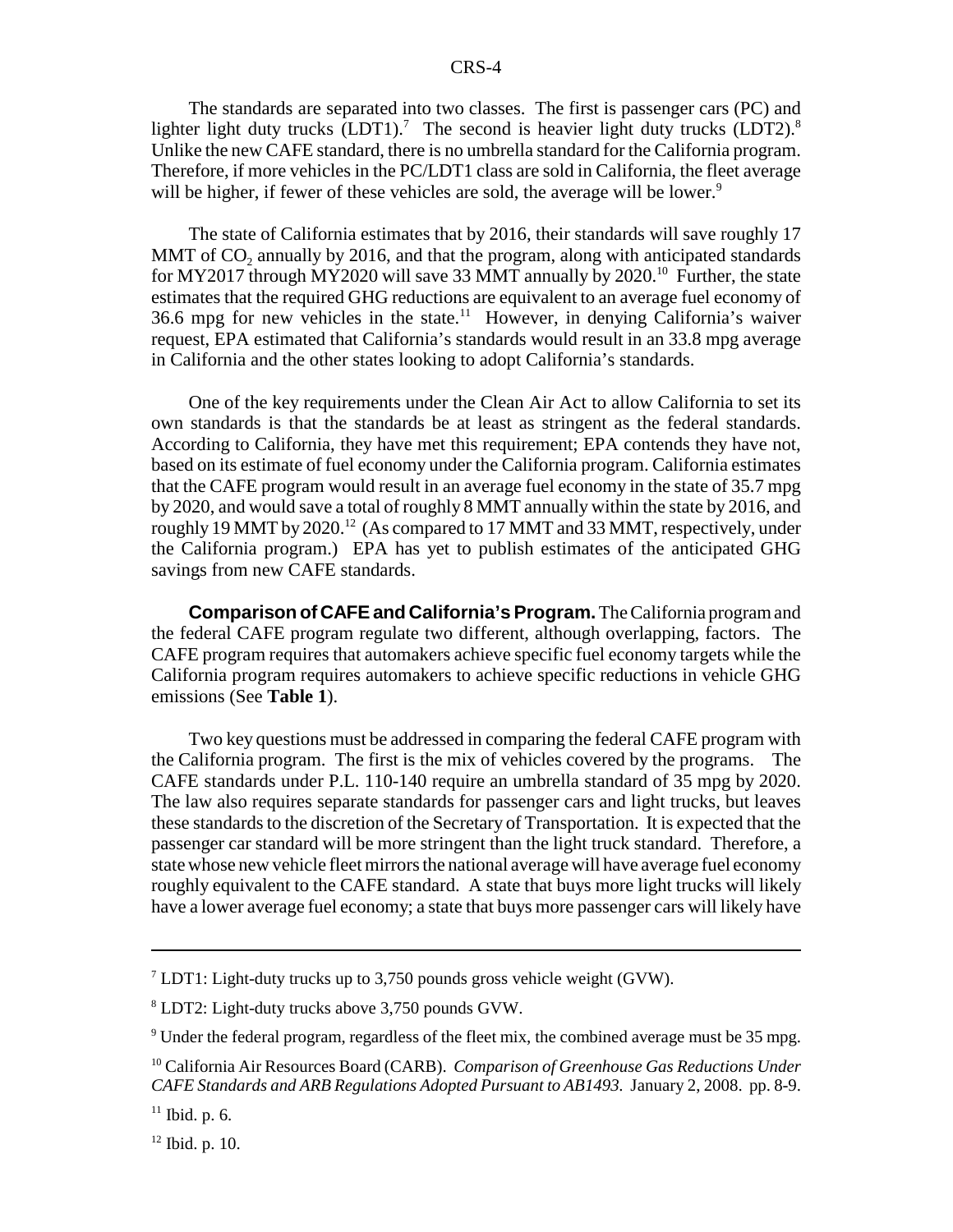a higher average fuel economy. California estimates that passenger cars and lighter light trucks represent roughly 70% of new vehicles in the state, as opposed to roughly 50% nationwide. The California program maintains separate standards for a slightly different set of vehicles than the federal program, but has no umbrella standard.

| <b>Program</b>                     | <b>CAFE Under P.L.</b><br>110-140  | <b>California's Vehicle GHG</b><br>Program                                           |
|------------------------------------|------------------------------------|--------------------------------------------------------------------------------------|
| <b>Regulated Measure</b>           | Fuel economy (mpg)                 | Greenhouse Gases (g/mi)                                                              |
| <b>Vehicle Classes</b>             | - Passenger Cars<br>- Light Trucks | - Passenger Cars and Lighter<br>Light Trucks (LDT1)<br>- Heavier Light Trucks (LDT2) |
| <b>First Year of Regulation</b>    | MY2011                             | MY2009                                                                               |
| <b>Interim Standards Required</b>  | Yes                                | Yes                                                                                  |
| <b>Interim Standards Specified</b> | N <sub>0</sub>                     | Yes                                                                                  |
| <b>Year of Full Implementation</b> | MY2020                             | MY2016                                                                               |

## **Table 1. Comparison of CAFE Under P.L. 110-140 and California's Vehicle Greenhouse Gas Program**

A second key question in comparing the two programs is their timing. Assuming California's estimates of the fuel economy resulting from its GHG program are accurate,<sup>13</sup> then it seems unlikely that federal CAFE standards would exceed the fuel economy increases expected from California's program (**Figure 1**). As was stated above, the federal standards do not start to phase in until MY2011, while the California standards begin two years earlier. Second, while the California program explicitly defines interim standards, with most of the increase required in first four years (MY2009-MY2012), P.L. 110-140 does not specify what the interim federal standards should be, only that there must be interim standards. Assuming CARB's analysis is accurate, California's program will require in 2016 higher fuel economy than required by the federal program four years later.

**Future Actions.** In addition to the above established programs, future actions will likely affect the interactions between California's vehicle GHG program and federal programs. On September 27, 2006, Governor Schwarzenegger signed AB32. This law commits California to additional GHG reductions beyond those required under AB1493. CARB has announced proposed vehicle standards that would apply for MY2017 through MY2020. If promulgated, these standards would be more stringent than those under the current California program.<sup>14</sup> However, like the standards under AB1493, they would also require an EPA waiver from the Clean Air Act. Consequently, the result of the

 $13$  As of January 8, 2008, EPA has yet to publish the technical analysis supporting the Agency's decision to deny the California's waiver petition.

<sup>&</sup>lt;sup>14</sup> California estimates that the proposed standards would be equivalent to 43.9 mpg in 2020. CARB. Op. cit. p. 6.